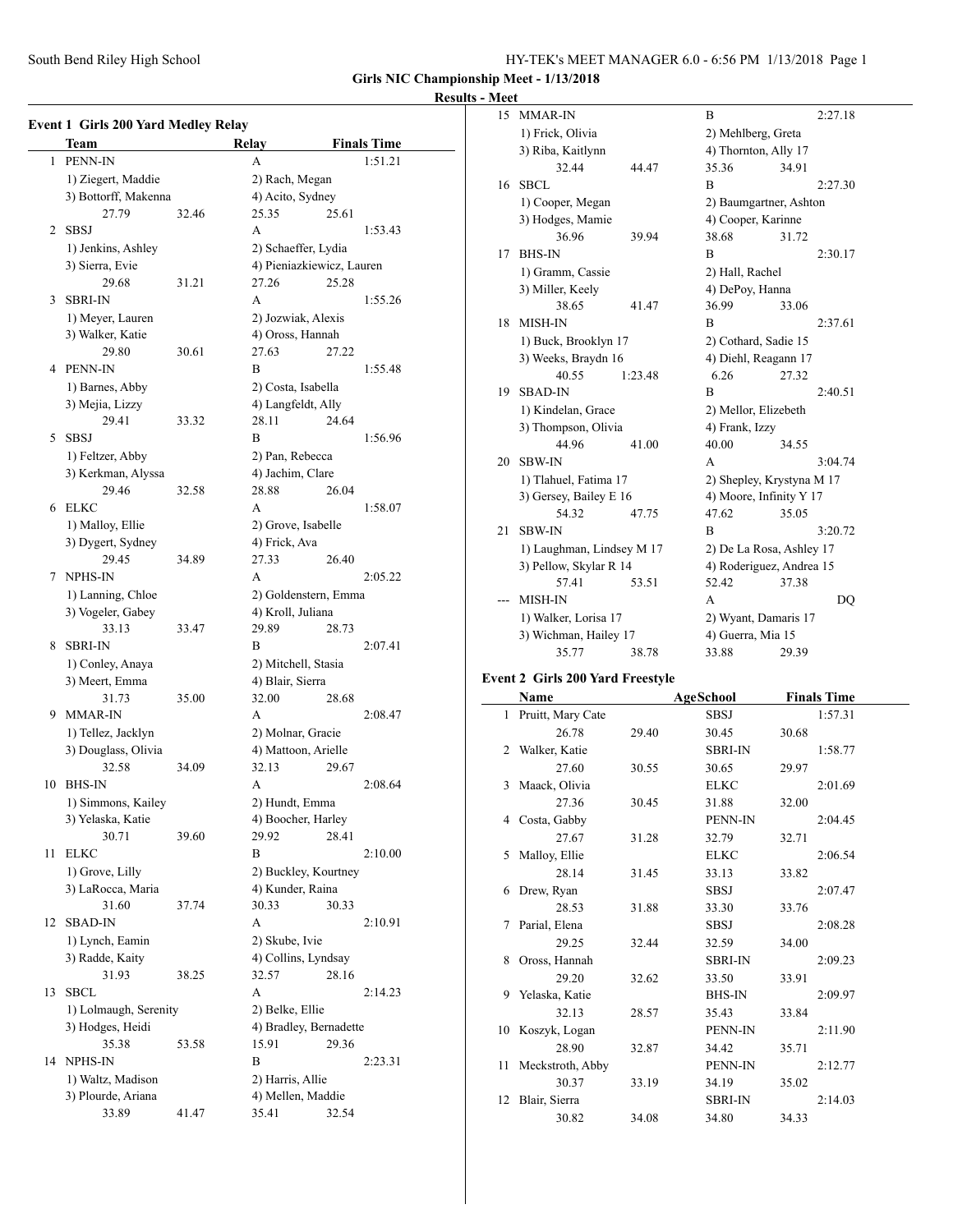$\overline{a}$ 

**Girls NIC Championship Meet - 1/13/2018 Results - Meet**

 $\overline{a}$ 

|    | (Event 2 Girls 200 Yard Freestyle) |       |    |                  |       |                    |
|----|------------------------------------|-------|----|------------------|-------|--------------------|
|    | Name                               |       |    | <b>AgeSchool</b> |       | <b>Finals Time</b> |
| 13 | Stout, Jacquelyn                   |       |    | <b>ELKC</b>      |       | 2:15.14            |
|    | 29.89                              | 34.79 |    | 35.83            | 34.63 |                    |
| 14 | Yerrington, Meg                    |       |    | SBCL             |       | 2:21.73            |
|    | 32.18                              | 36.94 |    | 36.91            | 35.70 |                    |
| 15 | Johnson, Alex                      |       |    | SBAD-IN          |       | 2:21.84            |
|    | 31.56                              | 36.27 |    | 36.04            | 37.97 |                    |
| 16 | Gonzalez, Tania                    |       |    | <b>SBAD-IN</b>   |       | 2:23.77            |
|    | 32.45                              | 35.71 |    | 38.11            | 37.50 |                    |
| 17 | Douglass, Olivia                   |       |    | <b>MMAR-IN</b>   |       | 2:26.37            |
|    | 32.31                              | 36.03 |    | 39.04            | 38.99 |                    |
| 18 | Miller, Lauren                     |       |    | <b>BHS-IN</b>    |       | 2:27.17            |
|    | 32.23                              | 36.34 |    | 39.39            | 39.21 |                    |
| 19 | Waltz, Madison                     |       |    | NPHS-IN          |       | 2:31.74            |
|    | 34.13                              | 37.00 |    | 41.00            | 39.61 |                    |
| 20 | Webster, Raigan                    |       |    | 17 MISH-IN       |       | 2:32.42            |
|    | 34.34                              | 39.86 |    | 40.19            | 38.03 |                    |
| 21 | Plourde, Ariana                    |       |    | NPHS-IN          |       | 2:32.45            |
|    | 33.46                              | 38.52 |    | 42.15            | 38.32 |                    |
| 22 | Miller, McKenna                    |       |    | <b>MMAR-IN</b>   |       | 2:32.71            |
|    | 34.97                              | 38.52 |    | 39.57            | 39.65 |                    |
| 23 | Ukinski, Abigail                   |       |    | <b>BHS-IN</b>    |       | 2:33.29            |
|    | 34.19                              | 38.81 |    | 40.04            | 40.25 |                    |
| 24 | Johnson, Erin                      |       |    | NPHS-IN          |       | 2:33.76            |
|    | 38.01                              | 53.00 |    | 26.00            | 36.75 |                    |
|    | 25 Lolmaugh, Serenity              |       |    | SBCL             |       | 2:34.23            |
|    | 34.83                              | 39.71 |    | 40.58            | 39.11 |                    |
| 26 | Griesinger, Emma                   |       |    | MMAR-IN          |       | 2:44.16            |
|    | 37.49                              | 42.11 |    | 43.02            | 41.54 |                    |
| 27 | Pugh, Corwynne                     |       |    | SBAD-IN          |       | 2:47.64            |
|    | 36.66                              | 41.30 |    | 44.76            | 44.92 |                    |
| 28 | Farrough, Elizabeth                |       |    | SBCL             |       | 2:48.82            |
|    | 37.54                              | 41.96 |    | 45.61            | 43.71 |                    |
| 29 | Pellow, Skylar R                   |       |    | 14 SBW-IN        |       | 2:54.36            |
|    | 38.28                              | 43.25 |    | 47.16            | 45.67 |                    |
| 30 | Buck, Brooklyn                     |       |    | 17 MISH-IN       |       | 2:59.18            |
|    | 40.04                              | 46.60 |    | 47.48            | 45.06 |                    |
| 31 | Kinnear, Haley                     |       | 17 | MISH-IN          |       | 3:00.08            |
| 32 | Gersey, Bailey E                   |       | 16 | SBW-IN           |       | 3:09.13            |
|    | 33 Moore, Infinity Y               |       | 17 | SBW-IN           |       | 3:09.77            |
|    |                                    |       |    |                  |       |                    |
|    | Event 3 Girls 200 Yard IM          |       |    |                  |       |                    |
|    | <b>Name</b>                        |       |    | <b>AgeSchool</b> |       | <b>Finals Time</b> |
| 1  | Walsh, Aislinn                     |       |    | <b>SBSJ</b>      |       | 2:11.00            |
|    | 28.16                              | 33.39 |    | 37.54            | 31.91 |                    |
| 2  | Dygert, Sydney                     |       |    | <b>ELKC</b>      |       | 2:13.19            |
|    | 28.10                              | 33.75 |    | 40.52            | 30.82 |                    |
| 3  | Schaeffer, Lydia                   |       |    | <b>SBSJ</b>      |       | 2:17.29            |
|    | 29.94                              | 35.43 |    | 38.69            | 33.23 |                    |
| 4  | Mejia, Lizzy                       |       |    | PENN-IN          |       | 2:21.83            |
|    | 29.61                              | 35.54 |    | 42.72            | 33.96 |                    |
| 5  | Mitchell, Stasia                   |       |    | <b>SBRI-IN</b>   |       | 2:23.13            |
|    | 29.57                              | 35.19 |    | 42.78            | 35.59 |                    |
| 6  |                                    |       |    | PENN-IN          |       | 2:24.59            |
|    |                                    |       |    |                  |       |                    |
| 7  | Pan, Rebecca                       |       |    | <b>SBSJ</b>      |       | 2:24.94            |
|    |                                    |       |    |                  |       |                    |
|    | Ni, Sharon<br>30.39                | 36.02 |    | 44.32            | 33.86 |                    |
|    |                                    |       |    |                  |       |                    |

| 8  | Marks, Caroline                        |       |    | PENN-IN        |       | 2:25.94 |
|----|----------------------------------------|-------|----|----------------|-------|---------|
|    | 30.58                                  | 36.39 |    | 44.56          | 34.41 |         |
| 9  | Grove, Isabelle                        |       |    | ELKC           |       | 2:27.59 |
|    | 32.08                                  | 37.43 |    | 44.01          | 34.07 |         |
| 10 | Thibault, Mel                          |       |    | <b>SBRI-IN</b> |       | 2:31.35 |
|    | 32.53                                  | 37.17 |    | 44.31          | 37.34 |         |
| 11 | Molnar, Gracie                         |       |    | MMAR-IN        |       | 2:31.70 |
|    | 31.58                                  | 41.12 |    | 43.34          | 35.66 |         |
| 12 | LaRocca, Maria                         |       |    | <b>ELKC</b>    |       | 2:37.05 |
|    | 31.45                                  | 39.54 |    | 49.43          | 36.63 |         |
| 13 | Radde, Kaity                           |       |    | <b>SBAD-IN</b> |       | 2:39.57 |
|    | 34.10                                  | 41.40 |    | 47.72          | 36.35 |         |
| 14 | Belke, Ellie                           |       |    | <b>SBCL</b>    |       | 2:40.62 |
|    | 36.52                                  | 43.39 |    | 46.00          | 34.71 |         |
| 15 | Vogeler, Gabey                         |       |    | NPHS-IN        |       | 2:40.72 |
|    | 31.16                                  | 42.81 |    | 49.01          | 37.74 |         |
| 16 | Lynch, Eamin                           |       |    | <b>SBAD-IN</b> |       | 2:41.30 |
|    | 34.22                                  | 40.29 |    | 47.41          | 39.38 |         |
| 17 | Meert, Emma                            |       |    | <b>SBRI-IN</b> |       | 2:42.33 |
|    | 34.75                                  | 42.74 |    | 48.59          | 36.25 |         |
| 18 | Lanning, Chloe                         |       |    | NPHS-IN        |       | 2:42.37 |
|    | 35.28                                  | 39.86 |    | 48.66          | 38.57 |         |
| 19 | Hodges, Heidi                          |       |    | <b>SBCL</b>    |       | 2:47.00 |
|    | 34.89                                  | 42.51 |    | 50.15          | 39.45 |         |
| 20 | Hundt, Emma                            |       |    | <b>BHS-IN</b>  |       | 2:55.40 |
|    | 39.33                                  | 49.64 |    | 47.58          | 38.85 |         |
| 21 | Goldenstern, Meggan                    |       |    | NPHS-IN        |       | 2:56.78 |
|    | 36.65                                  | 47.34 |    | 53.90          | 38.89 |         |
| 22 | Skube, Ivie                            |       |    | <b>SBAD-IN</b> |       | 2:57.92 |
|    | 37.58                                  | 49.96 |    | 47.83          | 42.55 |         |
| 23 | Wichman, Hailey                        |       | 17 | MISH-IN        |       | 2:58.14 |
|    | 35.62                                  | 46.29 |    | 56.86          | 39.37 |         |
| 24 | Curtis, Evee                           |       | 17 | MISH-IN        |       | 3:02.37 |
|    | 42.65                                  | 46.57 |    | 50.84          | 42.31 |         |
| 25 | Mehlberg, Greta                        |       |    | MMAR-IN        |       | 3:05.03 |
|    | 37.52                                  | 47.03 |    | 54.18          | 46.30 |         |
| 26 | Miller, Keely                          |       |    | BHS-IN         |       | 3:05.67 |
|    | 40.32                                  | 47.66 |    | 58.78          | 38.91 |         |
| 27 | Hodges, Mamie                          |       |    | <b>SBCL</b>    |       | 3:06.48 |
|    | 40.72                                  | 49.74 |    | 57.23          | 38.79 |         |
| 28 | Weeks, Braydn                          |       |    | 16 MISH-IN     |       | 3:18.22 |
|    | 43.19                                  | 51.62 |    | 58.37          | 45.04 |         |
| 29 | Riba, Kaitlynn                         |       |    | <b>MMAR-IN</b> |       | 3:39.01 |
|    | 44.47                                  | 59.41 |    | 1:06.14        | 48.99 |         |
|    | <b>Event 4 Girls 50 Yard Freestyle</b> |       |    |                |       |         |

|    | <b>Name</b>            | AgeSchool      | <b>Finals Time</b> |
|----|------------------------|----------------|--------------------|
|    | Ziegert, Maddie        | PENN-IN        | 23.95              |
|    | 2 Feltzer, Emma        | <b>SBSJ</b>    | 25.49              |
| 3  | Simmons, Kailey        | <b>BHS-IN</b>  | 25.75              |
| 4  | Pieniazkiewicz, Lauren | <b>SBSJ</b>    | 25.83              |
| 5  | Acito, Sydney          | PENN-IN        | 25.87              |
| 6  | Darr, Sophia           | PENN-IN        | 25.98              |
| 7  | Feltzer, Abby          | <b>SBSJ</b>    | 26.21              |
| 8  | Urban, Anna            | <b>SBRI-IN</b> | 26.62              |
| 9  | Khamkheuang, Natali    | ELKC           | 26.91              |
| 10 | Stanley, Sabryna       | <b>ELKC</b>    | 27.02              |
| 11 | Jurgonski, Anna        | SBCL           | 27.40              |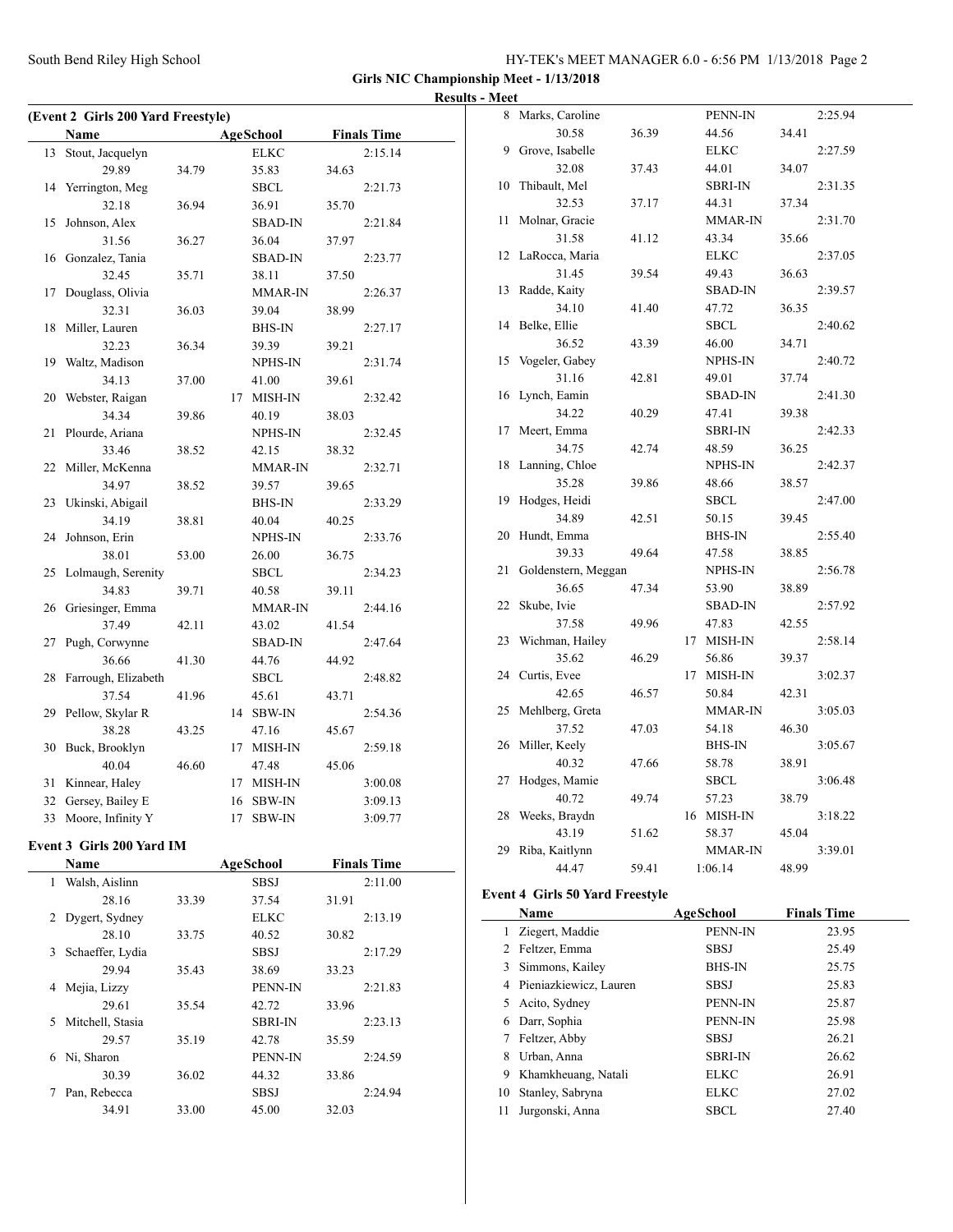| HY-TEK's MEET MANAGER 6.0 - 6:56 PM 1/13/2018 Page 3 |  |
|------------------------------------------------------|--|
|------------------------------------------------------|--|

 $\overline{\phantom{a}}$ 

| <b>Results - Meet</b> |
|-----------------------|
|                       |

|    | (Event 4 Girls 50 Yard Freestyle)   |    |                  |                     |  |
|----|-------------------------------------|----|------------------|---------------------|--|
|    | <b>Name</b>                         |    | AgeSchool        | <b>Finals Time</b>  |  |
| 12 | Kunder, Rhea                        |    | <b>ELKC</b>      | 27.54               |  |
| 13 | Belke, Emma                         |    | SBCL             | 27.90               |  |
|    | 14 Goldenstern, Emma                |    | NPHS-IN          | 28.35               |  |
|    | 15 Boocher, Harley                  |    | <b>BHS-IN</b>    | 28.64               |  |
|    | 16 Collins, Lyndsay                 |    | <b>SBAD-IN</b>   | 28.81               |  |
|    | 17 Grant, Hannah                    |    | SBRI-IN          | 29.17               |  |
|    | 18 Kroll, Juliana                   |    | <b>NPHS-IN</b>   | 29.27               |  |
|    | 19 Guerra, Mia                      |    | 15 MISH-IN       | 29.30               |  |
|    | 20 Harris, Allie                    |    | NPHS-IN          | 29.98               |  |
|    | 21 Mellor, Elizebeth                |    | SBAD-IN          | 30.12               |  |
|    | 22 Mattoon, Arielle                 |    | MMAR-IN          | 30.17               |  |
| 23 | Thornton, Ally                      |    | 17 MMAR-IN       | 30.54               |  |
|    | 24 Gramm, Cassie                    |    | BHS-IN           | 31.01               |  |
|    | 25 Croyts, Sophia                   |    | SBRI-IN          | 31.04               |  |
|    | 26 Garber, Cate                     |    | <b>SBAD-IN</b>   | 31.42               |  |
|    | 27 Cooper, Karinne                  |    | <b>SBCL</b>      | 31.79               |  |
| 28 | Harvey, Liz                         |    | 15 MISH-IN       | 33.54               |  |
|    | 29 Meyer, Julianna                  |    | MMAR-IN          | 36.23               |  |
|    | 30 Schierbaum, Hannah               |    | MISH-IN          | 36.54               |  |
| 31 | Tlahuel, Fatima                     |    | 17 SBW-IN        | 42.82               |  |
|    | 32 De La Rosa, Ashley               |    | 17 SBW-IN        | 42.97               |  |
| 33 | Roderiguez, Andrea                  |    | 15 SBW-IN        | 44.19               |  |
|    | <b>Event 5 Girls 1 mtr Diving</b>   |    |                  |                     |  |
|    | Name                                |    | <b>AgeSchool</b> | <b>Finals Score</b> |  |
|    | 1 Gizzi, Lindsay                    |    | <b>SBAD-IN</b>   | 408.55              |  |
|    |                                     |    |                  |                     |  |
|    | 2 Betzer, Bailey                    |    | PENN-IN          | 378.00              |  |
|    | 3 Chlebowski, Hannah                |    | NPHS-IN          | 351.80              |  |
|    |                                     |    | PENN-IN          | 338.05              |  |
|    | 4 Ryan, Kayla<br>5 Mrozinski, Megan |    | SBSJ             | 330.70              |  |
|    | 6 Owens, Alexis                     |    | PENN-IN          | 315.25              |  |
|    | 7 Roll, Irie                        |    | <b>ELKC</b>      | 294.15              |  |
|    | 8 Keldsen, Savanah                  |    | NPHS-IN          | 270.65              |  |
|    | 9 Butler, Claire                    |    | SBAD-IN          | 261.47              |  |
|    | 10 Grant, Hannah                    |    | SBRI-IN          | 242.40              |  |
| 11 | Thornton, Maria                     |    | BHS-IN           | 241.65              |  |
| 12 | Miller, Lexi                        |    | <b>BHS-IN</b>    | 237.50              |  |
| 13 | Hartman, Taylor                     |    | SBSJ             | 221.95              |  |
| 14 | Kuehne, Elley                       |    | ELKC             | 212.50              |  |
| 15 | Malloy, Hadley                      |    | <b>ELKC</b>      | 3.99                |  |
|    | --- King, Lily                      | 14 | MISH-IN          | DQ                  |  |
|    | --- Brothers, Courtney              |    | 16 MISH-IN       | DQ                  |  |
|    | --- Gallegos, Gabriella             | 17 | <b>MMAR-IN</b>   | DQ                  |  |
|    | --- Foldesi, Kara                   |    | MMAR-IN          | <b>DQ</b>           |  |
|    | --- Young, Gabryelle                |    | <b>BHS-IN</b>    | DQ                  |  |
|    | --- Lenig, Molly                    |    | NPHS-IN          | DQ                  |  |
|    | --- Scott, Hannah                   | 17 | MISH-IN          | DQ                  |  |

| <b>Name</b>      |       | AgeSchool      | <b>Finals Time</b> |  |
|------------------|-------|----------------|--------------------|--|
| Sierra, Evie     |       | <b>SBSJ</b>    | 59.03              |  |
| 27.93            | 31.10 |                |                    |  |
| 2 Dygert, Sydney |       | <b>ELKC</b>    | 59.15              |  |
| 27.44            | 31.71 |                |                    |  |
| Meyer, Lauren    |       | <b>SBRI-IN</b> | 1:01.72            |  |
| 28.58            | 33.14 |                |                    |  |

|    | Name                                    |       |    | AgeSchool      | <b>Finals Time</b> |  |
|----|-----------------------------------------|-------|----|----------------|--------------------|--|
|    | <b>Event 7 Girls 100 Yard Freestyle</b> |       |    |                |                    |  |
| 26 | Weeks, Braydn                           |       |    | 16 MISH-IN     | 1:32.45            |  |
| 25 | Thompson, Olivia                        |       |    | <b>SBAD-IN</b> | 1:25.77            |  |
| 24 | Tarner, Anna                            |       |    | SBAD-IN        | 1:22.17            |  |
| 23 | Mehlberg, Greta                         |       |    | MMAR-IN        | 1:21.96            |  |
| 22 | Bradley, Bernadette                     |       |    | <b>SBCL</b>    | 1:19.25            |  |
| 21 | Plourde, Ariana                         |       |    | NPHS-IN        | 1:19.08            |  |
| 20 | Radde, Kaity                            |       |    | <b>SBAD-IN</b> | 1:15.84            |  |
| 19 | Douglass, Olivia                        |       |    | MMAR-IN        | 1:15.83            |  |
| 18 | Wichman, Hailey                         |       | 17 | MISH-IN        | 1:15.12            |  |
|    | 33.52                                   | 40.54 |    |                |                    |  |
| 17 | Lanning, Chloe                          |       |    | NPHS-IN        | 1:14.06            |  |
|    | 33.76                                   | 39.74 |    |                |                    |  |
| 16 | Meert, Emma                             |       |    | <b>SBRI-IN</b> | 1:13.50            |  |
| 15 | Belke, Emma                             |       |    | <b>SBCL</b>    | 1:12.41            |  |
|    | 32.36                                   | 38.78 |    |                |                    |  |
|    | 14 Wyant, Damaris                       |       | 17 | MISH-IN        | 1:11.14            |  |
|    | 31.31                                   | 38.75 |    |                |                    |  |
|    | 13 Vogeler, Gabey                       |       |    | NPHS-IN        | 1:10.06            |  |
|    | 31.65                                   | 37.10 |    |                |                    |  |
| 12 | LaRocca, Maria                          |       |    | <b>ELKC</b>    | 1:08.75            |  |
|    | 30.66                                   | 36.46 |    |                |                    |  |
| 11 | Yelaska, Katie                          |       |    | <b>BHS-IN</b>  | 1:07.12            |  |
|    | 30.87                                   | 35.93 |    |                |                    |  |
| 10 | Koszyk, Logan                           |       |    | PENN-IN        | 1:06.80            |  |
|    | 30.74                                   | 35.51 |    |                |                    |  |
| 9  | Frick, Ava                              |       |    | <b>ELKC</b>    | 1:06.25            |  |
|    | 30.16                                   | 35.86 |    |                |                    |  |
| 8  | Ni, Sharon                              |       |    | PENN-IN        | 1:06.02            |  |
|    | 29.61                                   | 35.48 |    |                |                    |  |
| 7  | Kerkman, Alyssa                         |       |    | <b>SBSJ</b>    | 1:05.09            |  |
|    | 29.55                                   | 35.30 |    |                |                    |  |
| 6  | Pieniazkiewicz, Lauren                  |       |    | SBSJ           | 1:04.85            |  |
|    | 29.33                                   | 34.72 |    |                |                    |  |
| 5  | Rach, Megan                             |       |    | PENN-IN        | 1:04.05            |  |
|    | 29.40                                   | 34.27 |    |                |                    |  |
|    | 4 Oross, Hannah                         |       |    | <b>SBRI-IN</b> | 1:03.67            |  |

|    | Name              |       | AgeSchool      | <b>Finals Time</b> |
|----|-------------------|-------|----------------|--------------------|
| 1  | Bottorff, Makenna |       | PENN-IN        | 54.10              |
|    | 25.52             | 28.58 |                |                    |
| 2  | Feltzer, Emma     |       | SBSJ           | 56.10              |
|    | 26.58             | 29.52 |                |                    |
| 3  | Simmons, Kailey   |       | <b>BHS-IN</b>  | 56.46              |
|    | 26.54             | 29.92 |                |                    |
| 4  | Jozwiak, Alexis   |       | <b>SBRI-IN</b> | 56.53              |
|    | 27.08             | 29.45 |                |                    |
| 5  | Jenkins, Ashley   |       | SBSJ           | 56.61              |
|    | 27.21             | 29.40 |                |                    |
| *6 | Darr, Sophia      |       | PENN-IN        | 57.65              |
|    | 27.48             | 30.17 |                |                    |
| *6 | Acito, Sydney     |       | PENN-IN        | 57.65              |
|    | 26.94             | 30.71 |                |                    |
| 8  | Stanley, Sabryna  |       | <b>ELKC</b>    | 59.21              |
|    | 28.37             | 30.84 |                |                    |
| 9  | Jachim, Clare     |       | SBSJ           | 59.58              |
|    | 54.16             | 5.42  |                |                    |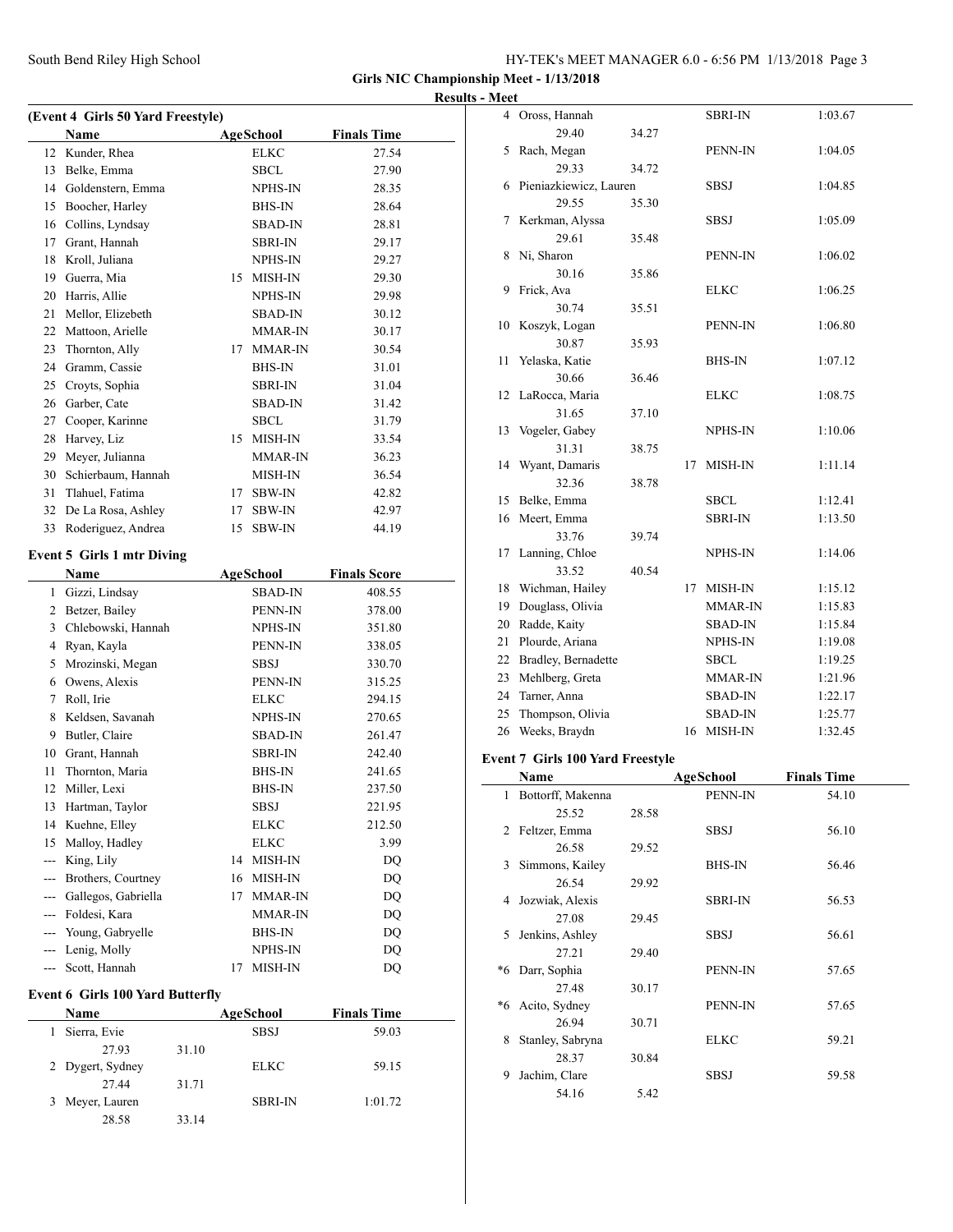|                                         |                |                |                    | <b>Results - Meet</b> |                        |       |                |       |         |
|-----------------------------------------|----------------|----------------|--------------------|-----------------------|------------------------|-------|----------------|-------|---------|
| (Event 7 Girls 100 Yard Freestyle)      |                |                |                    |                       | 2 Walker, Katie        |       | <b>SBRI-IN</b> |       | 5:19.04 |
| Name                                    |                | AgeSchool      | <b>Finals Time</b> |                       | 28.58                  | 31.74 | 32.07          | 32.03 |         |
| 10 Jurgonski, Anna                      |                | <b>SBCL</b>    | 59.76              |                       | 31.90                  | 32.07 | 31.99          | 32.52 |         |
| 28.74                                   | 31.02          |                |                    |                       | 33.50                  | 32.64 |                |       |         |
| 11 Khamkheuang, Natali                  |                | <b>ELKC</b>    | 1:00.45            |                       | 3 Sierra, Evie         |       | <b>SBSJ</b>    |       | 5:20.38 |
| 28.69                                   | 31.76          |                |                    |                       | 29.11                  | 31.69 | 32.48          | 32.41 |         |
| 12 Grove, Lilly                         |                | <b>ELKC</b>    | 1:01.46            |                       | 32.35                  | 32.52 | 32.53          | 32.85 |         |
| 29.11                                   | 32.35          |                |                    |                       | 32.77                  | 31.67 |                |       |         |
| 13 Conley, Anaya                        |                | <b>SBRI-IN</b> | 1:02.70            |                       | 4 Maack, Olivia        |       | <b>ELKC</b>    |       | 5:28.86 |
| 30.12                                   | 32.58          |                |                    |                       | 28.82                  | 32.98 | 33.40          | 33.44 |         |
| 14 Miller, Lauren                       |                | <b>BHS-IN</b>  | 1:05.68            |                       | 33.77                  | 33.98 | 33.61          | 33.31 |         |
| 30.44                                   | 35.24          |                |                    |                       | 33.21                  | 32.34 |                |       |         |
| 15 Goldenstern, Meggan                  |                | NPHS-IN        | 1:05.93            |                       | 5 Costa, Gabby         |       | PENN-IN        |       | 5:33.36 |
| 31.68                                   | 34.25          |                |                    |                       | 28.57                  | 32.34 | 33.41          | 33.88 |         |
| 16 Kroll, Juliana                       |                | NPHS-IN        | 1:06.55            |                       | 34.14                  | 33.95 | 34.37          | 34.51 |         |
| 32.00                                   | 34.55          |                |                    |                       | 34.71                  | 33.48 |                |       |         |
| 17 Boocher, Harley                      |                | <b>BHS-IN</b>  | 1:06.64            |                       | 6 Drew, Ryan           |       | <b>SBSJ</b>    |       | 5:36.19 |
| 31.62                                   | 35.02          |                |                    |                       | 30.23                  | 33.50 | 34.06          | 34.11 |         |
| 18 Collins, Lyndsay                     |                | <b>SBAD-IN</b> | 1:06.66            |                       | 33.80                  | 33.92 | 34.16          | 34.35 |         |
| 31.04                                   | 35.62          |                |                    |                       | 34.41                  | 33.65 |                |       |         |
| 19 Schwing, Brooke                      |                | <b>SBRI-IN</b> | 1:06.78            |                       | 7 Frick, Ava           |       | <b>ELKC</b>    |       | 5:36.89 |
| 31.45                                   | 35.33          |                |                    |                       | 29.23                  | 32.77 | 34.01          | 34.81 |         |
| 20 Guerra, Mia                          |                | 15 MISH-IN     | 1:07.49            |                       | 34.99                  | 34.78 | 35.00          | 35.00 |         |
| 31.72                                   | 35.77          |                |                    |                       | 34.02                  | 32.28 |                |       |         |
| 21 Walker, Lorisa                       |                | 17 MISH-IN     | 1:09.06            |                       | 8 Blair, Sierra        |       | <b>SBRI-IN</b> |       | 5:54.83 |
| 32.99                                   | 36.07          |                |                    |                       | 31.02                  | 34.94 | 35.80          | 36.02 |         |
| 22 Johnson, Erin                        |                | NPHS-IN        | 1:09.35            |                       | 35.89                  | 36.56 | 36.50          | 36.31 |         |
| 32.43                                   | 36.92          |                |                    |                       | 36.49                  | 35.30 |                |       |         |
| 23 Thornton, Ally                       |                | 17 MMAR-IN     | 1:10.32            |                       | 9 Richards, Alyssa     |       | PENN-IN        |       | 5:55.32 |
| 33.82                                   | 36.50          |                |                    |                       | 29.34                  | 33.73 | 36.02          | 37.11 |         |
| 24 Mattoon, Arielle                     |                | <b>MMAR-IN</b> | 1:10.39            |                       | 36.46                  | 37.20 | 36.92          | 36.98 |         |
| 34.72                                   | 35.67          |                |                    |                       | 36.24                  | 35.32 |                |       |         |
| 25 Mellor, Elizebeth                    |                | <b>SBAD-IN</b> | 1:10.60            |                       | 10 Richards, Mackenzie |       | PENN-IN        |       | 5:57.11 |
| 32.78                                   | 37.82          |                |                    |                       | 29.68                  | 33.39 | 35.02          | 35.37 |         |
| 26 Diehl, Reagann                       |                | 17 MISH-IN     | 1:16.99            |                       | 37.00                  | 38.00 | 38.00          | 37.30 |         |
| 37.26                                   | 39.73          |                |                    |                       | 37.70                  | 35.65 |                |       |         |
| 27 McDaniel, Katherine                  |                | <b>SBCL</b>    | 1:17.52            |                       | 11 Thibault, Mel       |       | <b>SBRI-IN</b> |       | 6:05.90 |
| 37.72                                   | 39.80          |                |                    |                       | 31.59                  | 35.53 | 36.61          | 37.63 |         |
| 28 Kindelan, Grace                      |                | <b>SBAD-IN</b> | 1:18.03            |                       | 37.24                  | 37.69 | 38.16          | 38.09 |         |
| 37.12                                   | 40.91          |                |                    |                       | 37.23                  | 36.13 |                |       |         |
| 29 Perkins, Meghan                      |                | <b>SBCL</b>    | 1:18.84            |                       | 12 Kunder, Rhea        |       | <b>ELKC</b>    |       | 6:10.57 |
| 38.16                                   | 40.68          |                |                    |                       | 29.89                  | 36.01 | 39.18          | 39.01 |         |
| 30 Riba, Kaitlynn                       |                | MMAR-IN        | 1:21.87            |                       | 38.99                  | 38.65 | 38.15          | 39.25 |         |
| 39.89                                   | 41.98          |                |                    |                       | 38.00                  | 33.44 |                |       |         |
| 31 Gersey, Bailey E                     |                | 16 SBW-IN      | 1:23.01            |                       | 13 Wyant, Damaris      |       | 17 MISH-IN     |       | 6:19.82 |
| 39.14                                   | 43.87          |                |                    |                       | 33.02                  | 38.44 | 39.94          | 38.84 |         |
| 32 Shepley, Krystyna M                  |                | 17 SBW-IN      | 1:24.37            |                       | 39.27                  | 38.44 | 38.26          | 37.93 |         |
| 40.07                                   | 44.30          |                |                    |                       | 39.16                  | 36.52 |                |       |         |
| 33 Roderiguez, Andrea                   |                | 15 SBW-IN      | 1:42.71            |                       | 14 Tellez, Jacklyn     |       | MMAR-IN        |       | 6:20.93 |
| 48.56                                   | 54.15          |                |                    |                       | 32.31                  | 36.12 | 37.82          | 39.05 |         |
| <b>Event 8 Girls 500 Yard Freestyle</b> |                |                |                    |                       | 39.03                  | 39.59 | 40.17          | 39.60 |         |
| Name                                    |                | AgeSchool      | <b>Finals Time</b> |                       | 39.61                  | 37.63 |                |       |         |
|                                         |                | <b>SBSJ</b>    |                    |                       | 15 Yerrington, Meg     |       | <b>SBCL</b>    |       | 6:21.74 |
| 1 Pruitt, Mary Cate                     |                |                | 5:15.00            |                       | 33.33                  | 37.75 | 39.21          | 39.60 |         |
| 28.47                                   | 31.85          | 32.00          | 32.08              |                       | 39.88                  | 39.53 | 39.52          | 39.14 |         |
| 32.16<br>32.08                          | 31.24<br>31.84 | 31.53          | 31.75              |                       | 38.32                  | 35.46 |                |       |         |
|                                         |                |                |                    |                       |                        |       |                |       |         |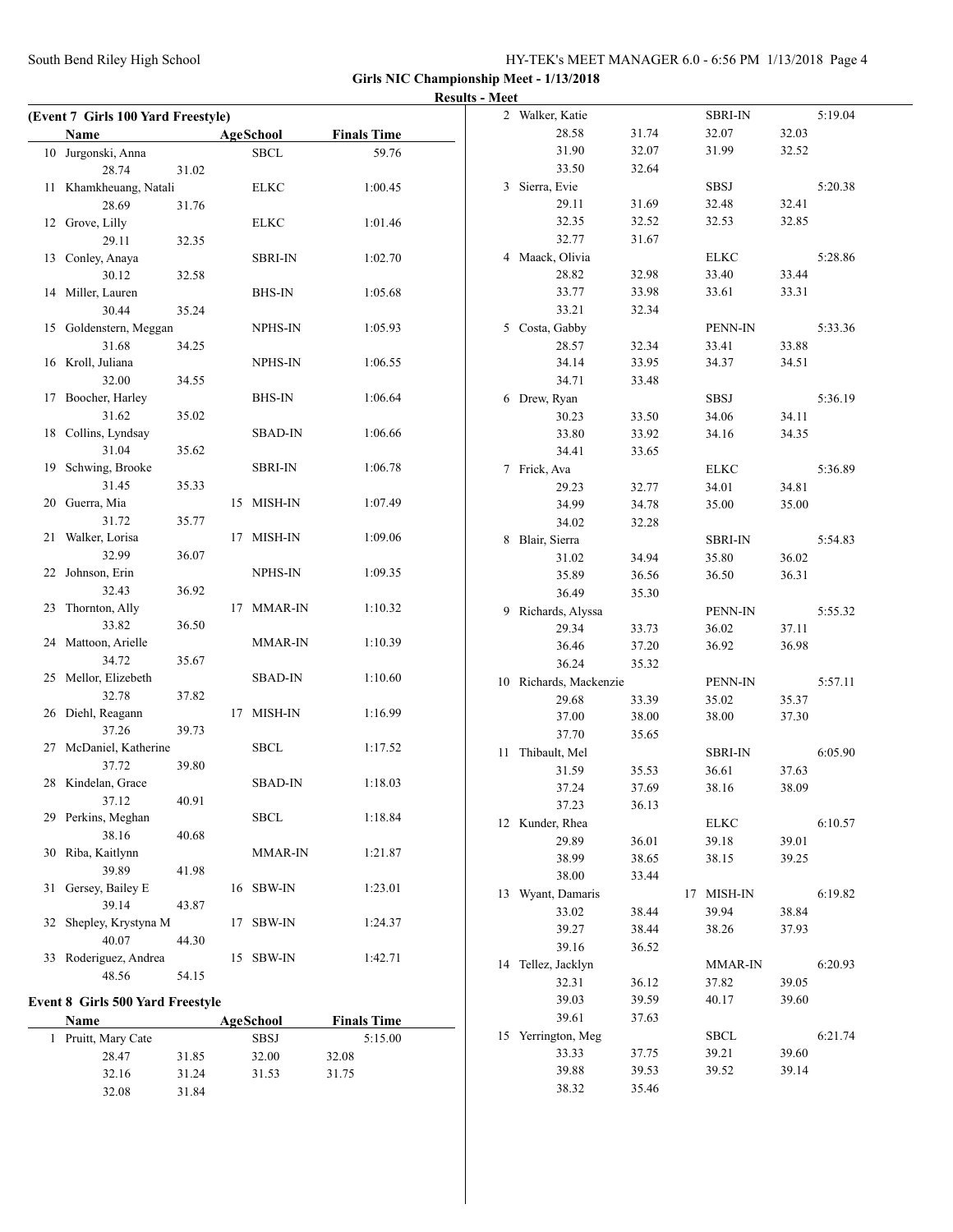# **Results - Meet**

 $\overline{\phantom{0}}$ 

|    | (Event 8 Girls 500 Yard Freestyle)<br><b>Name</b> |       | <b>AgeSchool</b> |                | <b>Finals Time</b> |
|----|---------------------------------------------------|-------|------------------|----------------|--------------------|
| 16 | Baumgartner, Ashton                               |       | <b>SBCL</b>      |                | 6:23.64            |
|    | 39.21                                             | 32.55 | 38.45            | 38.00          |                    |
|    | 44.00                                             | 35.00 | 39.26            | 38.74          |                    |
|    | 46.00                                             | 32.43 |                  |                |                    |
|    | 17 Gonzalez, Tania                                |       | <b>SBAD-IN</b>   |                | 6:39.70            |
|    | 34.74                                             | 38.48 | 40.22            | 40.71          |                    |
|    | 40.78                                             | 41.07 | 41.19            | 41.03          |                    |
|    | 41.23                                             | 40.25 |                  |                |                    |
|    | 18 Ukinski, Abigail                               |       | <b>BHS-IN</b>    |                | 6:44.00            |
|    | 35.24                                             | 39.92 | 40.62            | 40.74          |                    |
|    | 40.66                                             | 41.26 | 42.22            | 41.70          |                    |
|    | 42.05                                             | 39.59 |                  |                |                    |
|    | 19 Miller, Keely                                  |       | <b>BHS-IN</b>    |                | 6:49.55            |
|    | 35.76                                             | 40.32 | 41.62            | 41.66          |                    |
|    | 42.35                                             | 41.90 | 42.40            | 42.70          |                    |
|    | 42.18                                             | 38.66 |                  |                |                    |
|    | 20 Miller, McKenna                                |       | MMAR-IN          |                | 6:50.40            |
|    | 35.36                                             | 39.48 | 41.06            | 41.46          |                    |
|    | 41.69                                             | 42.25 | 42.55            | 42.72          |                    |
|    | 42.90                                             | 40.93 |                  |                |                    |
| 21 | Waltz, Madison                                    |       | NPHS-IN          |                | 6:50.57            |
|    | 34.40                                             | 40.03 | 41.75            | 42.27          |                    |
|    | 42.32                                             | 43.19 | 41.87            | 42.59          |                    |
|    | 41.73                                             | 40.42 |                  |                |                    |
| 22 | Hall, Rachel                                      |       | <b>BHS-IN</b>    |                | 6:50.64            |
|    | 35.55                                             | 40.20 | 41.67            | 42.26          |                    |
|    | 42.50                                             | 42.45 | 43.34            | 42.25          |                    |
|    | 42.50                                             | 37.92 |                  |                |                    |
| 23 | Hodges, Mamie                                     |       | <b>SBCL</b>      |                | 6:57.38            |
|    | 34.16                                             | 39.67 | 41.58            | 43.70          |                    |
|    | 42.83                                             | 43.61 | 44.99            | 44.39          |                    |
|    | 43.73                                             | 38.72 |                  |                |                    |
|    | 24 Walker, Elizabeth                              |       | NPHS-IN          |                | 7:01.97            |
|    | 35.51                                             | 41.01 | 42.75            | 43.12          |                    |
|    | 43.93                                             | 44.09 | 43.72            | 44.57          |                    |
|    | 44.38<br>25 Wyant, Emalease                       | 38.89 |                  |                |                    |
|    | 36.45                                             | 40.57 | MISH-IN<br>42.34 |                | 7:02.61            |
|    | 43.41                                             | 44.16 | 43.65            | 42.82<br>44.71 |                    |
|    | 43.44                                             | 41.06 |                  |                |                    |
|    | 26 Raby, Alissa                                   |       | NPHS-IN          |                | 7:21.69            |
|    | 1:13.83                                           | 13.12 | 35.00            | 46.00          |                    |
|    | 47.00                                             | 45.00 | 46.00            | 46.00          |                    |
|    | 46.00                                             | 43.74 |                  |                |                    |
| 27 | Pugh, Corwynne                                    |       | <b>SBAD-IN</b>   |                | 7:28.08            |
|    | 37.64                                             | 42.33 | 44.89            | 45.69          |                    |
|    | 46.63                                             | 46.88 | 46.75            | 46.90          |                    |
|    | 45.82                                             | 44.55 |                  |                |                    |
| 28 | Frank, Izzy                                       |       | <b>SBAD-IN</b>   |                | 8:25.71            |
|    | 41.37                                             | 47.82 | 50.73            | 52.78          |                    |
|    | 52.81                                             | 54.02 | 52.80            | 52.80          |                    |
|    | 52.24                                             | 48.34 |                  |                |                    |
| 29 | Buchner, Hailey                                   |       | MISH-IN          |                | 8:39.21            |
|    | 41.50                                             | 50.09 | 52.28            | 53.18          |                    |
|    | 53.92                                             | 55.09 | 55.94            | 54.57          |                    |
|    | 53.50                                             | 49.14 |                  |                |                    |

|    | Team                   |       | Relay                                       | <b>Finals Time</b>        |  |  |  |
|----|------------------------|-------|---------------------------------------------|---------------------------|--|--|--|
| 1  | PENN-IN                |       | A                                           | 1:40.10                   |  |  |  |
|    | 1) Bottorff, Makenna   |       | 2) Darr, Sophia                             |                           |  |  |  |
|    | 3) Langfeldt, Ally     |       | 4) Acito, Sydney                            |                           |  |  |  |
|    | 24.64                  | 25.37 | 24.80                                       | 25.29                     |  |  |  |
| 2  | <b>SBSJ</b>            |       | A                                           | 1:41.01                   |  |  |  |
|    | 1) Walsh, Aislinn      |       | 2) Feltzer, Emma                            |                           |  |  |  |
|    | 3) Schaeffer, Lydia    |       |                                             | 4) Pruitt, Mary Cate      |  |  |  |
|    | 24.65                  | 25.62 | 25.62                                       | 25.12                     |  |  |  |
| 3  | <b>SBRI-IN</b>         |       | A                                           | 1:44.61                   |  |  |  |
|    |                        |       |                                             |                           |  |  |  |
|    | 1) Jozwiak, Alexis     |       | 2) Urban, Anna<br>4) Walker, Katie          |                           |  |  |  |
|    | 3) Meyer, Lauren       |       |                                             |                           |  |  |  |
|    | 26.12                  | 27.12 | 26.16                                       | 25.21                     |  |  |  |
| 4  | <b>SBSJ</b>            |       | B                                           | 1:45.51                   |  |  |  |
|    | 1) Jachim, Clare       |       | 2) Parial, Elena                            |                           |  |  |  |
|    | 3) Barrett, Maggie     |       |                                             | 4) Pieniazkiewicz, Lauren |  |  |  |
|    | 26.74                  | 26.62 | 26.55                                       | 25.60                     |  |  |  |
| 5  | PENN-IN                |       | B                                           | 1:46.55                   |  |  |  |
|    | 1) Kilbourne, Nicki    |       | 2) Costa, Gabby                             |                           |  |  |  |
|    | 3) Ni, Sharon          |       | 4) Koszyk, Logan                            |                           |  |  |  |
|    | 26.86                  | 25.88 | 26.91                                       | 26.90                     |  |  |  |
| 6  | ELKC                   |       | A                                           | 1:48.33                   |  |  |  |
|    | 1) Khamkheuang, Natali |       |                                             | 2) Stanley, Sabryna       |  |  |  |
|    | 3) Frick, Ava          |       | 4) Maack, Olivia                            |                           |  |  |  |
|    | 27.24                  | 27.63 | 26.93                                       | 26.53                     |  |  |  |
| 7  | <b>BHS-IN</b>          |       | A                                           | 1:52.26                   |  |  |  |
|    | 1) Yelaska, Katie      |       |                                             | 2) Boocher, Harley        |  |  |  |
|    | 3) Miller, Lauren      |       |                                             | 4) Simmons, Kailey        |  |  |  |
|    | 27.89                  | 29.43 | 28.98                                       | 25.96                     |  |  |  |
| 8  | <b>SBRI-IN</b>         |       | В                                           | 1:53.33                   |  |  |  |
|    | 1) Oross, Hannah       |       | 2) Grant, Hannah                            |                           |  |  |  |
|    | 3) Thibault, Mel       |       | 4) Mitchell, Stasia                         |                           |  |  |  |
|    | 27.34                  | 29.96 | 29.02                                       | 27.01                     |  |  |  |
| 9  | <b>SBCL</b>            |       | A                                           | 1:53.35                   |  |  |  |
|    | 1) Belke, Emma         |       |                                             | 2) Yerrington, Meg        |  |  |  |
|    | 3) Bradley, Bernadette |       | 4) Jurgonski, Anna                          |                           |  |  |  |
|    | 27.86                  | 29.36 | 28.88                                       | 27.25                     |  |  |  |
| 10 | ELKC                   |       | В                                           | 1:54.66                   |  |  |  |
|    | 1) Stout, Jacquelyn    |       | 2) Grove, Isabelle                          |                           |  |  |  |
|    | 3) LaRocca, Maria      |       | 4) Kunder, Rhea                             |                           |  |  |  |
|    | 28.83                  | 28.00 | 29.00                                       | 28.83                     |  |  |  |
| 11 | NPHS-IN                |       | A                                           | 1:57.96                   |  |  |  |
|    | 1) Goldenstern, Emma   |       |                                             |                           |  |  |  |
|    | 3) Harris, Allie       |       | 2) Goldenstern, Meggan<br>4) Kroll, Juliana |                           |  |  |  |
|    | 28.78                  |       | 30.99                                       | 29.02                     |  |  |  |
|    |                        | 29.17 |                                             |                           |  |  |  |
| 12 | <b>SBCL</b>            |       | B                                           | 2:06.02                   |  |  |  |
|    | 1) Cooper, Megan       |       |                                             | 2) Cooper, Karinne        |  |  |  |
|    | 3) Hodges, Mamie       |       | 4) Hodges, Heidi                            |                           |  |  |  |
|    | 31.25                  | 33.10 | 32.58                                       | 29.09                     |  |  |  |
| 13 | <b>NPHS-IN</b>         |       | В                                           | 2:09.07                   |  |  |  |
|    | 1) Wilcox, Hanna       |       | 2) Mellen, Maddie                           |                           |  |  |  |
|    | 3) Johnson, Erin       |       | 4) Plourde, Ariana                          |                           |  |  |  |
|    | 40.10                  | 27.00 | 31.00                                       | 30.97                     |  |  |  |
|    | 14 MISH-IN             |       | A                                           | 2:11.11                   |  |  |  |
|    | 1) Wichman, Hailey 17  |       |                                             | 2) Webster, Raigan 17     |  |  |  |
|    | 3) Harvey, Liz 15      |       |                                             | 4) Wyant, Emalease        |  |  |  |
|    | 31.98                  | 32.16 | 34.13                                       | 32.84                     |  |  |  |
|    |                        |       |                                             |                           |  |  |  |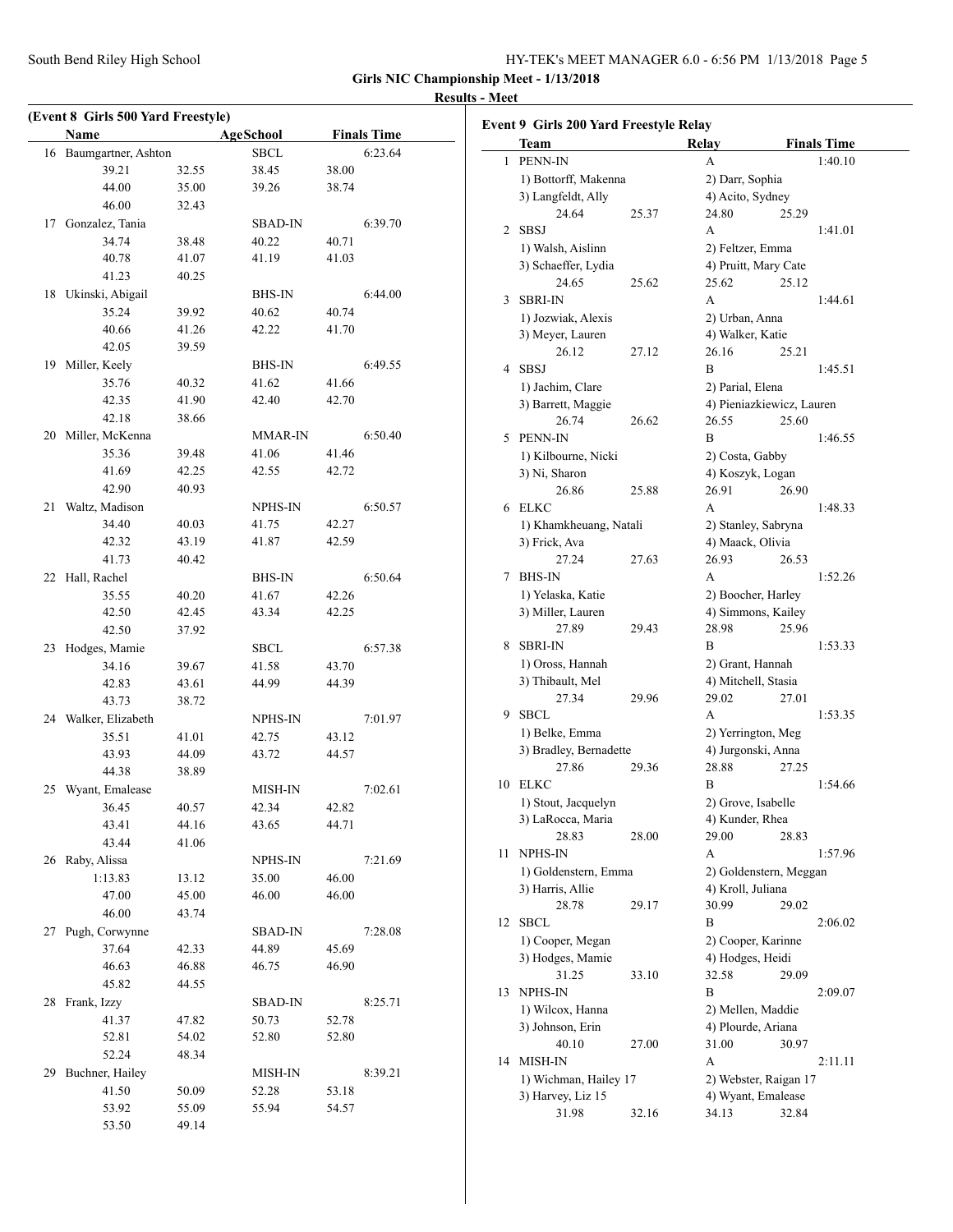South Bend Riley High School

| HY-TEK's MEET MANAGER 6.0 - 6:56 PM 1/13/2018 Page 6 |  |
|------------------------------------------------------|--|
|------------------------------------------------------|--|

**Girls NIC Championship Meet - 1/13/2018**

### **Results - Meet**

|    | (Event 9 Girls 200 Yard Freestyle Relay) |       |                           |                          |  |  |  |
|----|------------------------------------------|-------|---------------------------|--------------------------|--|--|--|
|    | <b>Team</b>                              |       | Relay                     | <b>Finals Time</b>       |  |  |  |
| 15 | <b>SBAD-IN</b>                           |       | A                         | 2:13.92                  |  |  |  |
|    | 1) Martin, Kiley                         |       | 2) Garber, Cate           |                          |  |  |  |
|    | 3) Armstrong, Aliyah                     |       | 4) Gonzalez, Tania        |                          |  |  |  |
|    | 36.64                                    | 31.93 | 45.24                     | 20.11                    |  |  |  |
| 16 | <b>BHS-IN</b>                            |       | B                         | 2:15.12                  |  |  |  |
|    | 1) Gramm, Cassie                         |       | 2) DePoy, Hanna           |                          |  |  |  |
|    | 3) Fish, Caroline                        |       | 4) Ukinski, Abigail       |                          |  |  |  |
|    | 32.65                                    | 33.65 | 35.48                     | 33.34                    |  |  |  |
| 17 | MMAR-IN                                  |       | A                         | 2:18.45                  |  |  |  |
|    | 1) Griesinger, Emma                      |       | 2) Riba, Kaitlynn         |                          |  |  |  |
|    | 3) Mehlberg, Greta                       |       |                           | 4) Miller, McKenna       |  |  |  |
|    | 35.73                                    | 36.33 | 32.68                     | 33.71                    |  |  |  |
| 18 | <b>MISH-IN</b>                           |       | B                         | 2:25.95                  |  |  |  |
|    | 1) Cothard, Sadie 15                     |       |                           | 2) Schierbaum, Hannah    |  |  |  |
|    | 3) Kinnear, Haley 17                     |       | 4) Buchner, Hailey        |                          |  |  |  |
|    | 34.82                                    | 37.63 | 36.76                     | 36.74                    |  |  |  |
| 19 | <b>SBAD-IN</b>                           |       | B                         | 2:51.17                  |  |  |  |
|    | 1) Pitchford, Brianna                    |       | 2) Buendia, Dama          |                          |  |  |  |
|    | 3) English, Angelica                     |       | 4) McCown, Isabelle       |                          |  |  |  |
|    | 37.31                                    | 51.25 | 1:16.42                   | 6.19                     |  |  |  |
| 20 | <b>SBW-IN</b>                            |       | A                         | 2:57.15                  |  |  |  |
|    | 1) Tlahuel, Fatima 17                    |       | 2) Laughman, Lindsey M 17 |                          |  |  |  |
|    | 3) De La Rosa, Ashley 17                 |       |                           | 4) Roderiguez, Andrea 15 |  |  |  |
|    | 44.15                                    | 47.07 | 41.68                     | 44.25                    |  |  |  |
|    | MMAR-IN                                  |       | B                         | DQ                       |  |  |  |
|    | 1) Meyer, Julianna                       |       | 2) Frick, Olivia          |                          |  |  |  |
|    | 3) Kwangu, Neema                         |       | 4) Yun, Minji             |                          |  |  |  |
|    | 36.75                                    | 29.46 | 35.12                     | 38.43                    |  |  |  |

### **Event 10 Girls 100 Yard Backstroke**

|              | Name              |       | <b>AgeSchool</b> | <b>Finals Time</b> |
|--------------|-------------------|-------|------------------|--------------------|
| $\mathbf{1}$ | Ziegert, Maddie   |       | PENN-IN          | 59.72              |
|              | 28.41             | 31.31 |                  |                    |
| 2            | Jenkins, Ashley   |       | <b>SBSJ</b>      | 1:02.73            |
|              | 30.26             | 32.47 |                  |                    |
| 3            | Malloy, Ellie     |       | <b>ELKC</b>      | 1:03.63            |
|              | 30.39             | 33.24 |                  |                    |
| 4            | Urban, Anna       |       | <b>SBRI-IN</b>   | 1:03.99            |
|              | 30.33             | 33.66 |                  |                    |
| 5            | Barnes, Abby      |       | PENN-IN          | 1:04.21            |
|              | 31.16             | 33.05 |                  |                    |
| 6            | Feltzer, Abby     |       | <b>SBSJ</b>      | 1:04.61            |
|              | 29.78             | 34.83 |                  |                    |
| 7            | Mejia, Lizzy      |       | PENN-IN          | 1:04.67            |
|              | 31.29             | 33.38 |                  |                    |
| 8            | Mitchell, Stasia  |       | <b>SBRI-IN</b>   | 1:05.50            |
|              | 31.61             | 33.89 |                  |                    |
|              | 9 Kerkman, Alyssa |       | <b>SBSJ</b>      | 1:06.28            |
|              | 31.59             | 34.69 |                  |                    |
| 10           | Conley, Anaya     |       | <b>SBRI-IN</b>   | 1:09.15            |
|              | 33.03             | 36.12 |                  |                    |
| 11           | Grove, Lilly      |       | <b>ELKC</b>      | 1:09.25            |
|              | 33.38             | 35.87 |                  |                    |
|              | 12 Lynch, Eamin   |       | <b>SBAD-IN</b>   | 1:11.56            |
|              | 33.54             | 38.02 |                  |                    |
| 13           | Stout, Jacquelyn  |       | <b>ELKC</b>      | 1:12.81            |
|              | 35.58             | 37.23 |                  |                    |

|    | 14 Johnson, Alex      |         |    | <b>SBAD-IN</b> | 1:14.15 |
|----|-----------------------|---------|----|----------------|---------|
|    | 35.18                 | 38.97   |    |                |         |
| 15 | Tellez, Jacklyn       |         |    | MMAR-IN        | 1:14.84 |
|    | 40.30                 | 34.54   |    |                |         |
| 16 | Walker, Lorisa        |         | 17 | MISH-IN        | 1:15.91 |
|    | 36.85                 | 39.06   |    |                |         |
| 17 | Hodges, Heidi         |         |    | <b>SBCL</b>    | 1:17.03 |
|    | 37.14                 | 39.89   |    |                |         |
|    | 18 Lolmaugh, Serenity |         |    | <b>SBCL</b>    | 1:17.98 |
|    | 37.71                 | 40.27   |    |                |         |
| 19 | Frick, Olivia         |         |    | MMAR-IN        | 1:19.34 |
|    | 37.94                 | 41.40   |    |                |         |
|    | 20 Webster, Raigan    |         | 17 | MISH-IN        | 1:19.64 |
|    | 39.42                 | 40.22   |    |                |         |
|    | 21 Neuhold, Amber     |         |    | NPHS-IN        | 1:23.36 |
|    | 38.62                 | 44.74   |    |                |         |
|    | 22 Cooper, Megan      |         |    | <b>SBCL</b>    | 1:24.50 |
|    | 39.73                 | 44.77   |    |                |         |
|    | 23 Griesinger, Emma   |         |    | MMAR-IN        | 1:25.69 |
|    | 41.81                 | 43.88   |    |                |         |
|    | 24 Gramm, Cassie      |         |    | <b>BHS-IN</b>  | 1:28.75 |
|    | 43.46                 | 45.29   |    |                |         |
|    | 25 Buck, Brooklyn     |         | 17 | MISH-IN        | 1:29.02 |
|    | 44.53                 | 44.49   |    |                |         |
|    | 26 Updike, Maggie     |         |    | <b>NPHS-IN</b> | 1:31.16 |
|    | 43.75                 | 47.41   |    |                |         |
| 27 | Hockman, Destiny      |         |    | NPHS-IN        | 1:38.78 |
|    | 46.04                 | 52.74   |    |                |         |
|    | 28 McSheffery, Emily  |         |    | <b>SBAD-IN</b> | 1:41.66 |
|    | 48.11                 | 53.55   |    |                |         |
|    | 29 Pellow, Skylar R   |         | 14 | <b>SBW-IN</b>  | 1:42.47 |
|    | 47.75                 | 54.72   |    |                |         |
|    | 30 Tlahuel, Fatima    |         | 17 | <b>SBW-IN</b>  | 2:14.38 |
|    | 1:00.18               | 1:14.20 |    |                |         |
| 31 | Laughman, Lindsey M   |         | 17 | <b>SBW-IN</b>  | 2:17.42 |
|    | 1:05.94               | 1:11.48 |    |                |         |

## **Event 11 Girls 100 Yard Breaststroke**

|    | Name              |       | AgeSchool      | <b>Finals Time</b> |  |
|----|-------------------|-------|----------------|--------------------|--|
| 1  | Walsh, Aislinn    |       | <b>SBSJ</b>    | 1:06.95            |  |
|    | 31.32             | 35.63 |                |                    |  |
| 2  | Jozwiak, Alexis   |       | <b>SBRI-IN</b> | 1:07.39            |  |
|    | 31.70             | 35.69 |                |                    |  |
| 3  | Schaeffer, Lydia  |       | <b>SBSJ</b>    | 1:10.16            |  |
|    | 32.67             | 37.49 |                |                    |  |
| 4  | Meyer, Lauren     |       | <b>SBRI-IN</b> | 1:11.61            |  |
|    | 33.77             | 37.84 |                |                    |  |
| 5. | Pan, Rebecca      |       | <b>SBSJ</b>    | 1:12.66            |  |
|    | 33.15             | 39.51 |                |                    |  |
| 6  | Rach, Megan       |       | PENN-IN        | 1:12.70            |  |
|    | 34.02             | 38.68 |                |                    |  |
| 7  | Costa, Isabella   |       | PENN-IN        | 1:14.83            |  |
|    | 35.09             | 39.74 |                |                    |  |
| 8  | Grove, Isabelle   |       | <b>ELKC</b>    | 1:15.52            |  |
|    | 35.44             | 40.08 |                |                    |  |
| 9  | Goldenstern, Emma |       | NPHS-IN        | 1:16.00            |  |
|    | 35.19             | 40.81 |                |                    |  |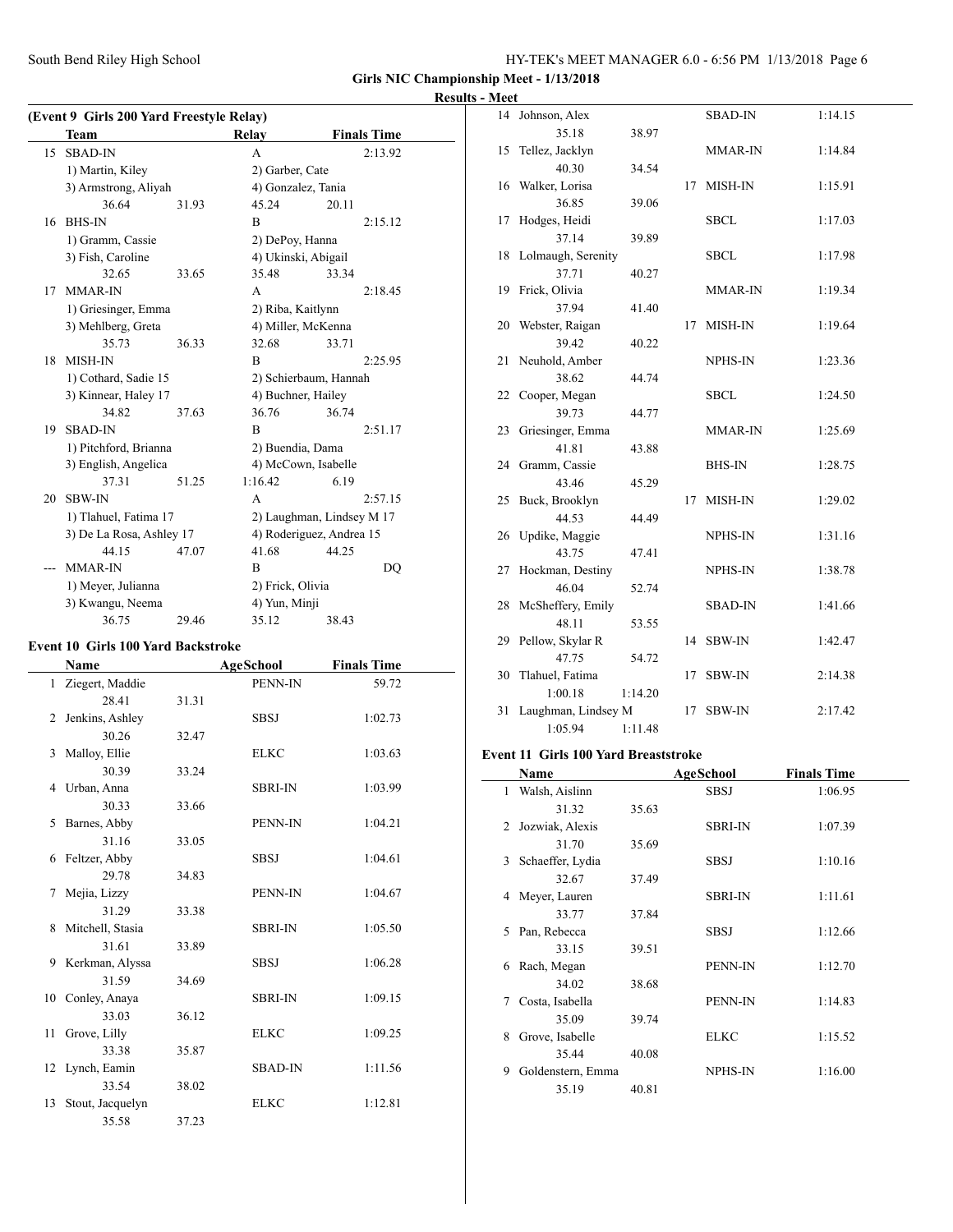| HY-TEK's MEET MANAGER 6.0 - 6:56 PM 1/13/2018 Page 7 |  |
|------------------------------------------------------|--|
|------------------------------------------------------|--|

### **Results - Meet**

|    | Name                |         |    | AgeSchool      | <b>Finals Time</b> |
|----|---------------------|---------|----|----------------|--------------------|
|    | 10 Molnar, Gracie   |         |    | MMAR-IN        | 1:16.48            |
|    | 35.29               | 41.19   |    |                |                    |
| 11 | Marks, Caroline     |         |    | PENN-IN        | 1:18.86            |
|    | 36.48               | 42.38   |    |                |                    |
|    | 12 Belke, Ellie     |         |    | SBCL           | 1:18.95            |
|    | 37.47               | 41.48   |    |                |                    |
| 13 | Bradley, Bernadette |         |    | SBCL           | 1:20.49            |
|    | 38.06               | 42.43   |    |                |                    |
|    | 14 Schwing, Brooke  |         |    | <b>SBRI-IN</b> | 1:23.19            |
|    | 38.90               | 44.29   |    |                |                    |
| 15 | Hundt, Emma         |         |    | BHS-IN         | 1:24.83            |
|    | 42.93               | 41.90   |    |                |                    |
| 16 | Skube, Ivie         |         |    | SBAD-IN        | 1:24.98            |
|    | 39.80               | 45.18   |    |                |                    |
| 17 | Schriefer, Ashlynne |         |    | ELKC           | 1:25.00            |
|    | 39.54               | 45.46   |    |                |                    |
| 18 | Baumgartner, Ashton |         |    | SBCL           | 1:25.72            |
|    | 41.07               | 44.65   |    |                |                    |
| 19 | Hall, Rachel        |         |    | BHS-IN         | 1:26.80            |
|    | 41.75               | 45.05   |    |                |                    |
| 20 | Buckley, Kourtney   |         |    | ELKC           | 1:27.03            |
|    | 39.54               | 47.49   |    |                |                    |
| 21 | Curtis, Evee        |         |    | 17 MISH-IN     | 1:30.17            |
|    | 43.31               | 46.86   |    |                |                    |
|    | 22 Harris, Allie    |         |    | NPHS-IN        | 1:32.07            |
|    | 44.36               | 47.71   |    |                |                    |
| 23 | Wyant, Emalease     |         |    | MISH-IN        | 1:33.10            |
|    | 43.95               | 49.15   |    |                |                    |
| 24 | Fish, Caroline      |         |    | <b>BHS-IN</b>  | 1:34.27            |
|    | 45.48               | 48.79   |    |                |                    |
|    | 25 Armstrong, Beth  |         |    | NPHS-IN        | 1:36.99            |
|    | 44.75               | 52.24   |    |                |                    |
|    | 26 Martin, Kiley    |         |    | SBAD-IN        | 1:38.32            |
|    | 46.01               | 52.31   |    |                |                    |
| 27 | Rice, Mary          |         |    | MMAR-IN        | 1:41.68            |
|    | 47.67               | 54.01   |    |                |                    |
|    | 28 Cothard, Sadie   |         |    | 15 MISH-IN     | 1:43.01            |
|    | 46.45               | 56.56   |    |                |                    |
| 29 | Shepley, Krystyna M |         | 17 | <b>SBW-IN</b>  | 1:43.54            |
|    | 48.16               | 55.38   |    |                |                    |
| 30 | Kwangu, Neema       |         |    | MMAR-IN        | 1:46.87            |
|    | 49.53               | 57.34   |    |                |                    |
| 31 | De La Rosa, Ashley  |         | 17 | SBW-IN         | 2:08.39            |
|    | 57.71               | 1:10.68 |    |                |                    |
| 32 | Moore, Infinity Y   |         | 17 | <b>SBW-IN</b>  | 2:19.13            |
|    | 1:02.43             | 1:16.70 |    |                |                    |
|    |                     |         |    |                |                    |

### **Event 12 Girls 400 Yard Freestyle Relay**

| Team                 |       | Relav                                    | <b>Finals Time</b> |  |
|----------------------|-------|------------------------------------------|--------------------|--|
| <b>PENN-IN</b>       |       | А                                        | 3:40.60            |  |
| 1) Bottorff, Makenna |       | 2) Ziegert, Maddie<br>4) Langfeldt, Ally |                    |  |
| 3) Costa, Gabby      |       |                                          |                    |  |
| 26.11                | 54.60 | 24.93                                    | 52.87              |  |
| 26.58                | 56.93 | 25.74                                    | 56.20              |  |

| $\overline{c}$ | <b>SBSJ</b><br>A                         |         |                                          |         | 3:43.41 |
|----------------|------------------------------------------|---------|------------------------------------------|---------|---------|
|                | 1) Pruitt, Mary Cate                     |         | 2) Feltzer, Emma                         |         |         |
|                | 3) Sierra, Evie                          |         | 4) Walsh, Aislinn                        |         |         |
|                | 26.26                                    | 54.92   | 26.35                                    | 57.17   |         |
|                | 26.78                                    | 56.97   | 25.72                                    | 54.35   |         |
| 3              | <b>ELKC</b>                              |         | A                                        |         | 3:50.82 |
|                | 1) Stanley, Sabryna<br>3) Dygert, Sydney |         | 2) Malloy, Ellie<br>4) Maack, Olivia     |         |         |
|                |                                          |         |                                          |         |         |
|                | 28.52                                    | 1:00.05 | 27.66                                    | 58.94   |         |
|                | 26.31                                    | 55.80   | 26.62                                    | 56.03   |         |
| 4              | <b>SBSJ</b>                              |         | B                                        |         | 3:54.70 |
|                | 1) Jachim, Clare                         |         | 2) Jenkins, Ashley                       |         |         |
|                | 3) Kerkman, Alyssa                       |         | 4) Parial, Elena                         |         |         |
|                | 27.76                                    | 59.71   | 26.92                                    | 56.49   |         |
|                | 27.99                                    | 59.23   | 27.09                                    | 59.27   |         |
| 5              | <b>PENN-IN</b>                           |         | B                                        |         | 3:56.92 |
|                | 1) Mejia, Lizzy                          |         | 2) Koszyk, Logan                         |         |         |
|                | 3) Darr, Sophia                          |         | 4) Barnes, Abby                          |         |         |
|                | 28.18                                    | 58.60   | 29.33                                    | 1:01.09 |         |
|                | 27.02                                    | 57.57   | 28.58                                    | 59.66   |         |
| 6              | <b>SBRI-IN</b>                           |         | A                                        |         | 4:12.81 |
|                | 1) Blair, Sierra                         |         | 2) Thibault, Mel                         |         |         |
|                | 3) Schwing, Brooke                       |         | 4) Urban, Anna                           |         |         |
|                | 29.99                                    | 1:02.75 | 30.52                                    | 1:03.97 |         |
|                | 31.66                                    | 1:07.08 | 28.06                                    | 59.01   |         |
| 7              | <b>ELKC</b>                              |         | B                                        |         | 4:13.78 |
|                | 1) Khamkheuang, Natali                   |         | 2) Kunder, Rhea                          |         |         |
|                | 3) Stout, Jacquelyn                      |         | 4) Grove, Lilly                          |         |         |
|                | 29.33                                    | 1:02.77 | 29.93                                    | 1:05.80 |         |
|                | 30.20                                    | 1:03.75 | 29.11                                    | 1:01.46 |         |
| 8              | <b>SBCL</b>                              |         | A                                        |         | 4:17.66 |
|                | 1) Belke, Emma                           |         | 2) Yerrington, Meg                       |         |         |
|                | 3) Belke, Ellie                          |         | 4) Jurgonski, Anna                       |         |         |
|                | 31.20                                    | 1:04.20 | 58.00                                    | 1:05.26 |         |
|                | 33.74                                    | 1:06.74 | 28.57                                    | 1:01.46 |         |
| 9.             | <b>NPHS-IN</b>                           |         | A                                        |         | 4:23.81 |
|                | 1) Vogeler, Gabey                        |         | 2) Goldenstern, Meggan                   |         |         |
|                | 3) Waltz, Madison                        |         | 4) Lanning, Chloe                        |         |         |
|                | 30.50                                    | 1:04.39 | 32.08                                    | 1:07.81 |         |
|                | 31.56                                    | 1:07.46 | 30.03                                    | 1:04.15 |         |
| 10             | <b>SBRI-IN</b>                           |         | B                                        |         | 4:24.37 |
|                | 1) Conley, Anaya                         |         | 2) Houghton, Shelby                      |         |         |
|                | 3) Meert, Emma                           |         | 4) Grant, Hannah                         |         |         |
|                | 32.87                                    | 1:08.72 | 29.85                                    | 1:02.05 |         |
|                | 31.57                                    | 1:06.28 | 30.73                                    | 1:07.32 |         |
| 11             | MMAR-IN                                  |         | А                                        |         | 4:25.31 |
|                | 1) Douglass, Olivia                      |         | 2) Mattoon, Arielle<br>4) Molnar, Gracie |         |         |
|                | 3) Tellez, Jacklyn<br>1:12.92            |         |                                          |         |         |
|                |                                          | 1:13.90 | 25.05<br>33.32                           | 1:02.00 |         |
|                | 1:08.00                                  | 1:36.00 |                                          | 33.41   | 4:26.17 |
| 12             | <b>SBAD-IN</b>                           |         | A                                        |         |         |
|                | 1) Radde, Kaity<br>3) Lynch, Eamin       |         | 2) Collins, Lyndsay<br>4) Johnson, Alex  |         |         |
|                | 31.04                                    | 1:07.19 | 30.74                                    | 1:06.43 |         |
|                | 30.71                                    | 1:05.77 | 30.83                                    | 1:06.78 |         |
|                |                                          |         |                                          |         |         |